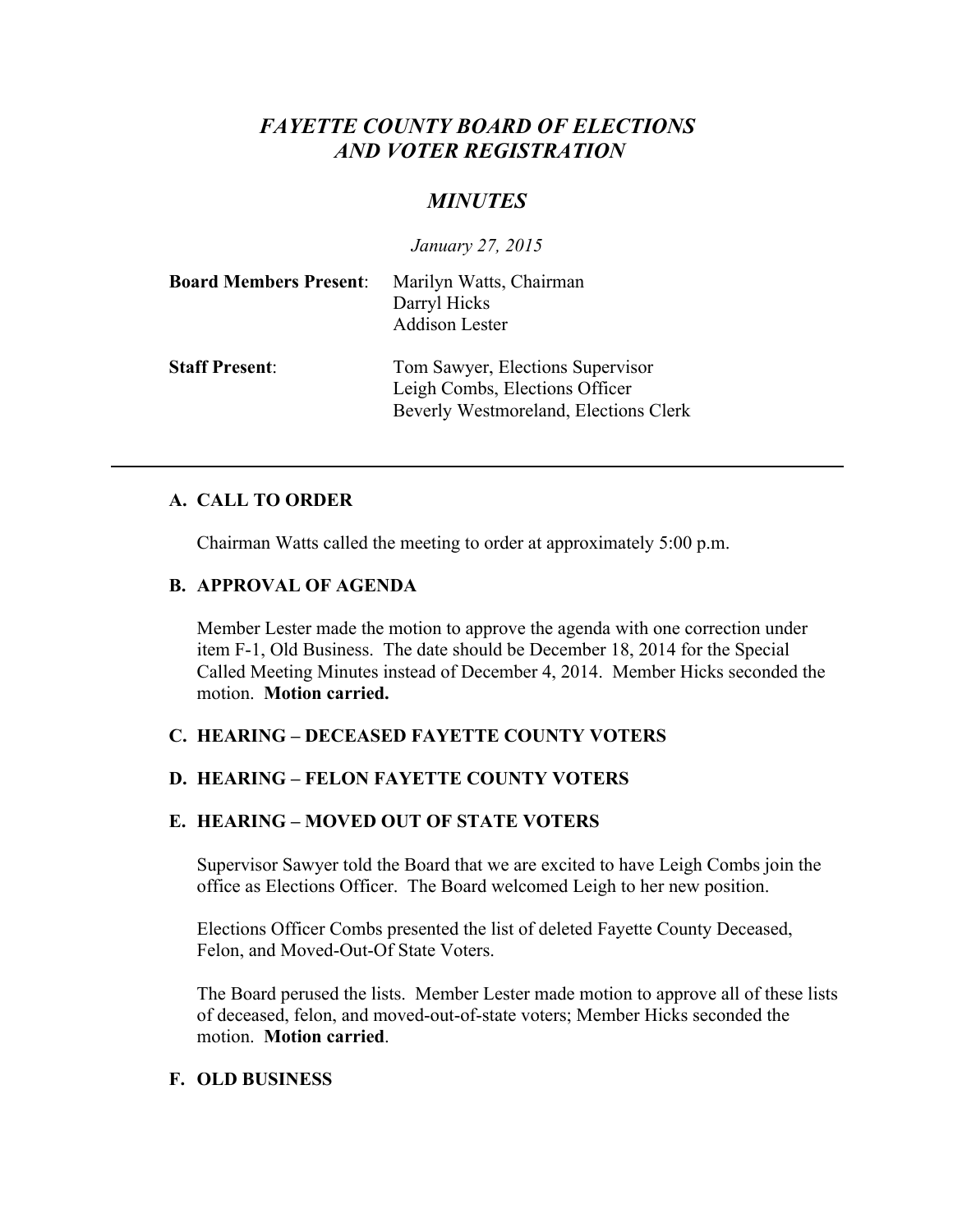### **1. APPROVAL OF THE FOLLOWING BOARD MINUTES – SPECIAL CALLED MEETING: (DECEMBER 18, 2014)**

Member Hicks made motion to approve the minutes of the Special Called Meeting on December 18, 2014. Member Lester seconded the motion. **Motion carried.**

### **2. APPROVAL OF THE FOLLOWING BOARD MINUTES –SPECIAL CALLED MEETING: (DECEMBER 23, 2014)**

Member Lester made motion to approve the minutes of the Special Called Meeting on December 23, 2014. Member Hicks seconded. **Motion carried.**

### **G. NEW BUSINESS**

### **3. VOTER REGISTRATION DRIVE**

### **a. TRAINING**

Supervisor Sawyer told the Board that training took place on January 8, 2014 for the Knights of Columbus. He said it was a very successful voter registration drive.

### **b. VOTER REGISTRATION RESULTS TO DATE**

Supervisor Sawyer gave a report to the Board that the Knights of Columbus had registered 69 new voters with their registration drive in the County high schools during January.

Chairman Watts asked Supervisor Sawyer to write a letter to this organization expressing the appreciation of the Elections Office for their contributions in this effort and send a copy of the letter to the newspaper. Supervisor Sawyer agreed to that request.

#### **4. HB 26**

Supervisor Sawyer gave each of the Board members a copy of an email he had received from State Representative Roger Bruce regarding the issue/proposal for House Bill 26, whereby Georgia voters could vote in any county on election day.

The Board briefly discussed the logistics of implementing this proposal. Chairman Watts said that since there are three weeks of early voting and the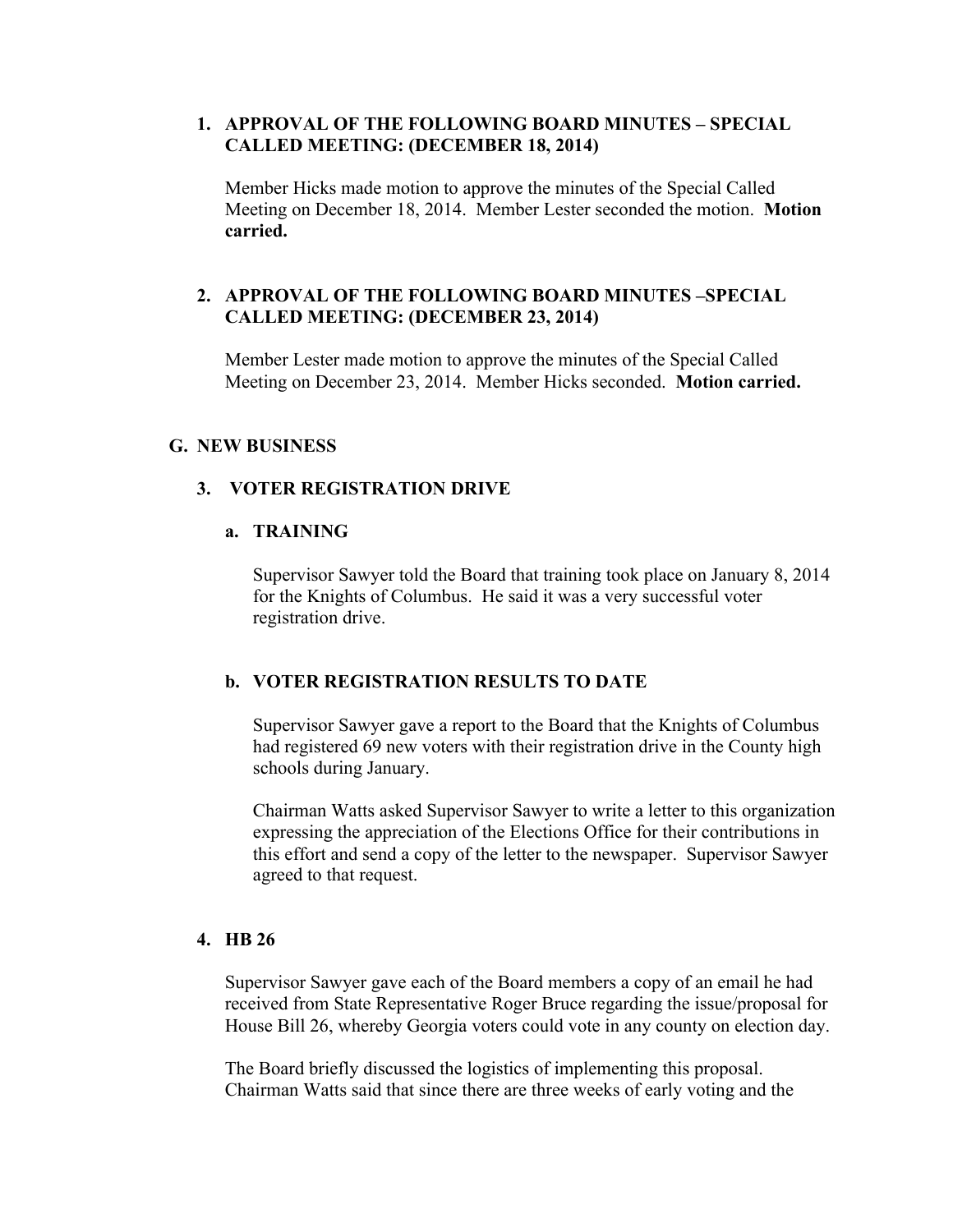ability to vote by mail making voting so convenient, there would be no reason to use this proposal.

There was brief discussion about the proposal of Sunday voting being considered by the Legislature. It was agreed amongst the Board, that there does need to be consistency within the State on this issue.

# **5. EVALUATIONS**

Supervisor Sawyer explained to the Board that he had done employee evaluations on Elections Clerk, Karen Hunter and Elections Officer, April Crosby. Chairman Watts asked if she could see those evaluations and Supervisor Sawyer agreed to her request. Member Hicks reminded the Board that those evaluations are to be kept confidential.

# **6. PRELIMINARY BUDGET CALENDAR**

Supervisor Sawyer passed out information to the Board about the Budget Calendar. He further stated that he will put together the budget for their approval on February 24, 2015 or by March 24, 2015.

# **7. BALOTAR**

# **a. PURCHASE PROPOSAL QUOTE – W/O FOLDER**

# **b. PURCHASE PROPOSAL QUOTE – W / FOLDER**

Supervisor Sawyer gave the Board members a copy of the quote which had been emailed to the Board of Elections on the above listed items (a)and (b). The Purchase Proposal Quote was submitted to him by Election Systems & Software.

Member Lester asked Supervisor Sawyer to explain the benefit of this Balotar System. Supervisor Sawyer said that for each election, there were approximately 120 ballot styles to be used in the 36 different precincts that must be ordered, because we are required to order by the precinct. Having the Balotar System would mean that we would not have to order ballots. We could print the ballots when requested. He said that since we only have municipal elections this year, it would be a good time to implement this system.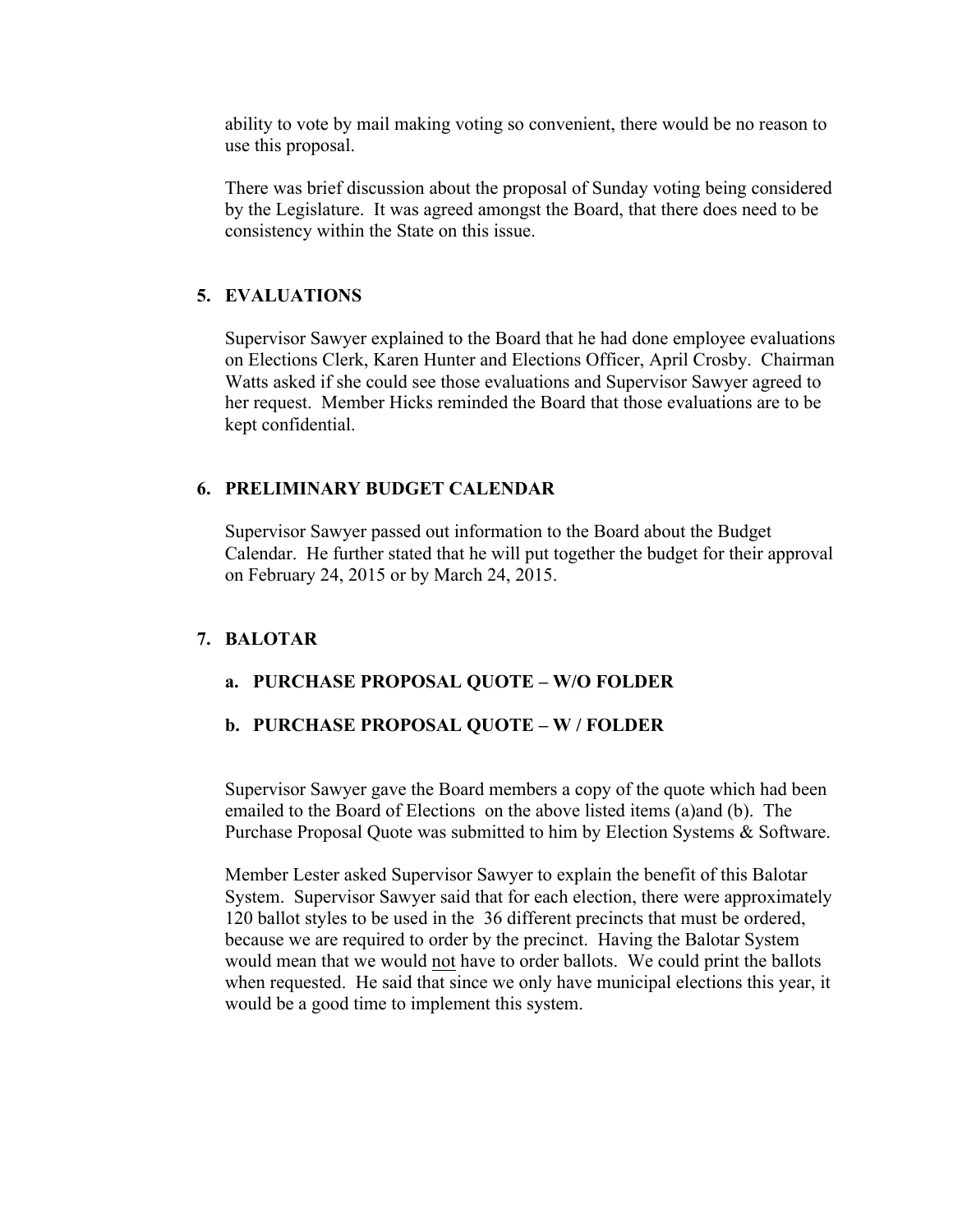Discussion ensued regarding the system and the benefit it would be to the Elections Office. The ability to print the ballots on an as needed basis would be very cost effective. The Board members carefully looked at the proposals and there was discussion as to the benefits of using the system without a folder and with a folder

Member Lester asked how much is spent on ballots. Supervisor Sawyer will do more research on this as he knows there were ballots left over and destroyed after the last election. There would be no waste with the Balotar system. He said the upcoming municipal elections would be a good time to begin using that technology.

Member Lester asked if this could be purchased in this year's budget. Supervisor Sawyer will check to see if this is feasible.

#### **c. SUPPORT SERVICES**

The Board continued dialogue on the license and support policy that Election Systems & Software had in their quote. Also the subject of maintenance fees with a leased system versus purchasing the system was discussed. Supervisor Sawyer's recommendation was to purchase the system.

# **d. IN-PERSON DEMONTRATION – 1ST WEEK OF APRIL**

Supervisor Sawyer told the Board that an in-person demonstration is planned during April and the Board members would have a chance to be involved in a more in-depth look at how this system operates. He mentioned that several counties in Georgia already have the Balotar system in place.

### **8. GEOA CONFERENCE – MAY 3, 2015 – MARRIOTT RIVERFRONT**

Supervisor Sawyer told the Board he had been to one of the planning meetings for the GEOA Conference and he will forward the agenda to them that he received at the planning meeting. All members of the Board said they wanted to attend. Supervisor Sawyer will make the reservations for this conference at the Marriott Riverfront in Savannah, GA as soon as the rooms are opened up for reservations. We will try and get us all rooms there at the Marriott. The plans are for all members of the staff to attend if possible.

#### **H. OTHER BUSINESS**